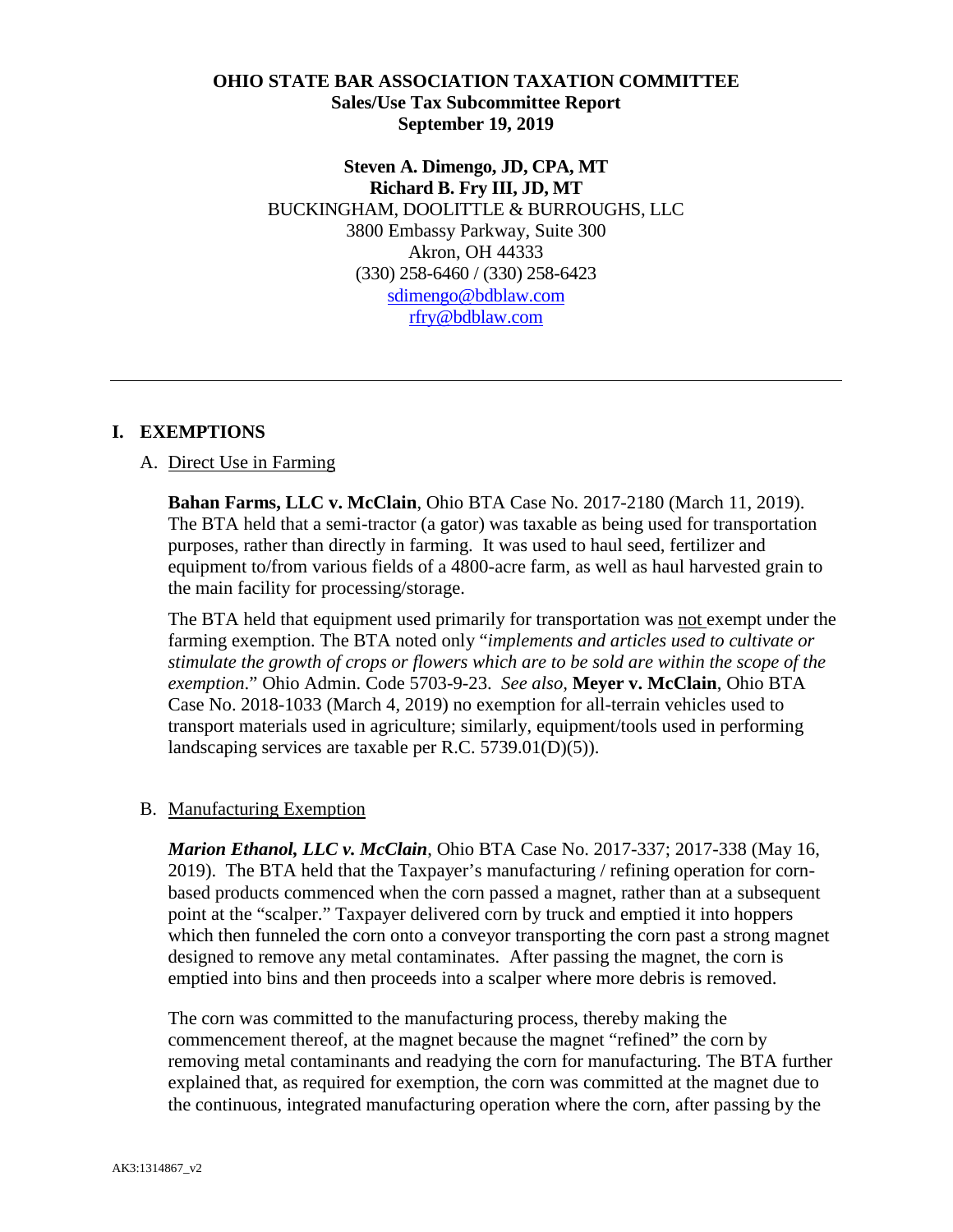magnet, could not be removed from the manufacturing operation without proceeding through the remainder of the manufacturing process.

Additionally, the Taxpayer sought a refund for hydrogen peroxide used during the manufacturing operation, despite signing an agreement with the Tax Commissioner that 95% of the hydrogen peroxide used by Taxpayer was for taxable cleaning uses. The agreement contained a provision that the agreement did not constitute an admission of liability or prevent the Taxpayer from appealing. However, the BTA held that the agreement was still valid, precluding the Taxpayer from challenging that less than 95% of its hydrogen peroxide was used for cleaning.

# **II. PROCEDURE**

# Penalty Abatement

**Fiddle Stix Boutique, LLC v. McClain**, Ohio BTA Case No. 2018-69 (April 29, 2019). A penalty was affirmed even though the Taxpayer asserted it had paid the sales tax liability at issue and received a confirmation that it had paid. However, the Department of Taxation never took the funds out of the Taxpayer's account. The BTA had to limit its review to determine if the Tax Commissioner had abused his discretion in denying penalty abatement, and determined that he did not.

# **III. LEGISLATION**

- A. Am Sub. H.B. 166
	- 1. Economic Nexus (eff. 8/1/2019)

Economic nexus was enacted, replacing the previous click-through and software/network nexus provisions. Beginning August 1, 2019, out-of-state sellers and marketplace facilitators that had at least \$100,000 of sales or 200 separate transactions delivered to Ohio in the previous or current calendar year are presumed to have nexus for Ohio use tax collection. R.C. 5741.01(I)(2)(g) and (I)(2)(h). These thresholds include sales of tangible personal property and services delivered to Ohio customers. A seller that meets either threshold must obtain an Ohio seller's use tax license and collect tax, unless it can overcome the substantial nexus presumption by establishing that these activities "are not significantly associated with the seller's ability to establish or maintain" its Ohio market. R.C.  $5741.01(I)(3)$ .

2. Marketplace Facilitators – (eff. 8/1/2019)

Marketplace facilitators, such as eBay, are presumed to have substantial nexus for Ohio use tax collection if the facilitator meets the same economic thresholds as above: \$100,000 in sales or 200 separate transactions delivered to Ohio. R.C. 5741.01(I)(4). In determining the amount of sales and transactions for these thresholds, sales made directly by the marketplace facilitator and those made on behalf of marketplace sellers are both included. A "marketplace facilitator" with substantial nexus with Ohio is treated as the seller of sales it facilitates and, therefore, responsible for collecting and remitting Ohio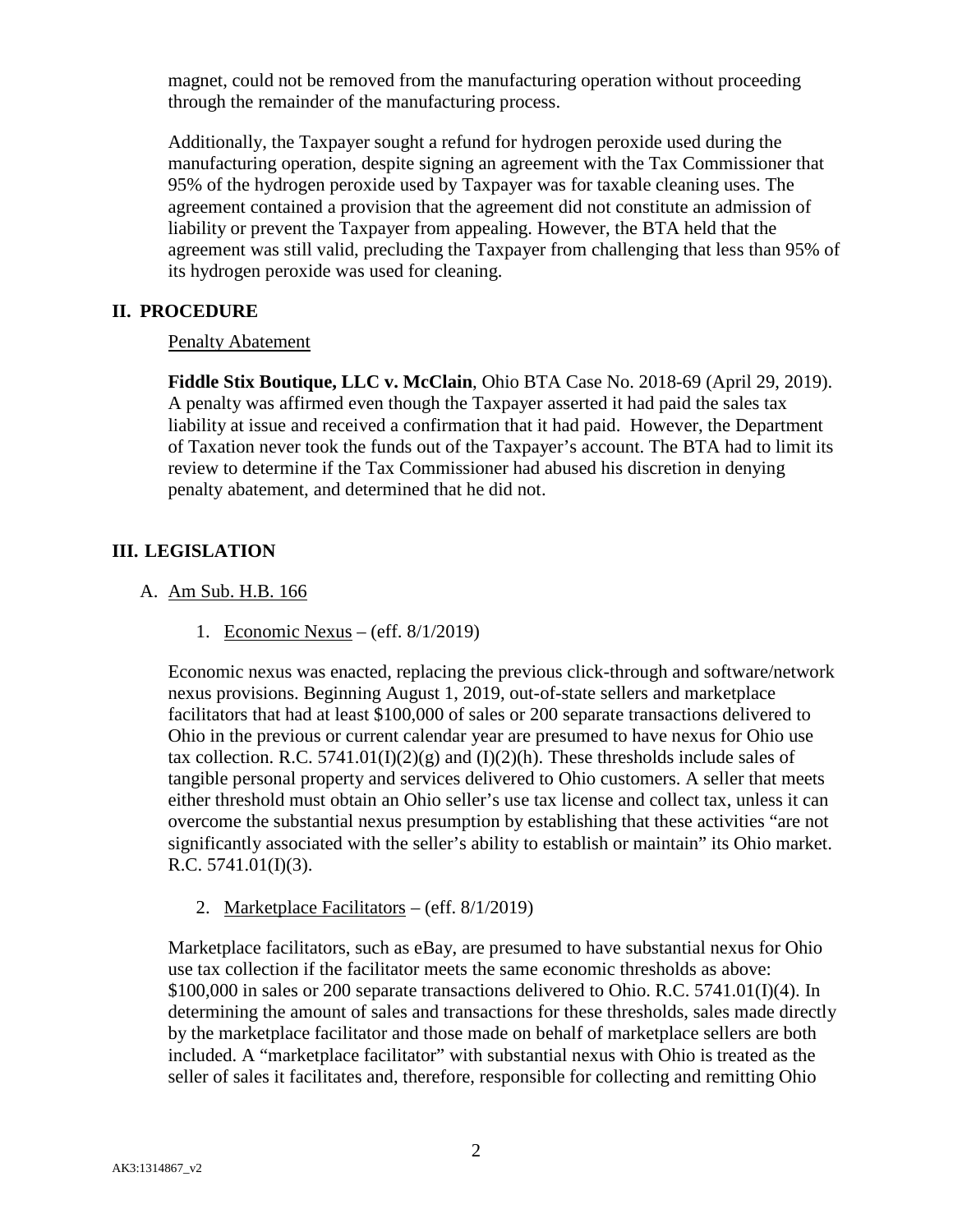tax on such sales (unless the marketplace seller obtains a waiver, as discussed below). R.C. 5741.01(E).

A "marketplace facilitator" is "a person that owns, operates, or controls a physical or electronic marketplace through which retail sales are facilitated." R.C. 5741.01(T). An electronic marketplace is defined broadly to digital distribution services and platforms, online portals, computer software applications, in-app purchase mechanisms, and other digital products. R.C. 5741.01(V). However, a marketplace facilitator does not include: (1) advertising platforms that do not collect or transmit payments, provide payment processing services, or provide virtual currency that consumers may use to make the purchase; and (2) services facilitating the sale of lodging provided by a hotel. R.C.  $5741.01(T)$  & (W)(3).

A sale is facilitated by a marketplace facilitator on behalf of a marketplace seller if both of the following occur:

- 1. The facilitator, directly or indirectly, does any of the following:
	- a. Provides the marketplace where the sale is made;
	- b. Lists, makes available, or advertises sales by sellers;
	- c. Transmits or communicates offers and acceptance between sellers and purchasers;
	- d. Owns, rents, licenses, makes available, or operates the infrastructure, or any property, process, method, copyright, trademark, or patent, that connects sellers to purchasers;
	- e. Provides fulfillment or storage services for marketplace sellers;
	- f. Determines the price of sales by marketplace sellers;
	- g. Provides or offers customers service, or accepts or assists with taking orders, returns, or exchanges for or on behalf of marketplace sellers;
	- h. Identifies itself as a marketplace facilitator.
- 2. The facilitator collects or transmit payment (including through a third-party), provides payment processing services, or provide virtual currency for the sale.

### R.C.  $5741.01(W)(1) & (W)(2)$

Destination Sourcing- R.C. 5741.05(B) requires marketplace facilitators to source sales they facilitate to the location where the consumer receives the property or service that is sold.

Waiver- R.C. 5741.071 allows marketplace sellers meeting certain conditions to apply for waivers from the Tax Commissioner that waive the facilitators responsibility for collecting and remitting use tax. To qualify, the marketplace seller must have greater than \$1 billion of U.S. sales, be publically traded, and compliant with other Ohio taxes (except if subject to a bona fide dispute).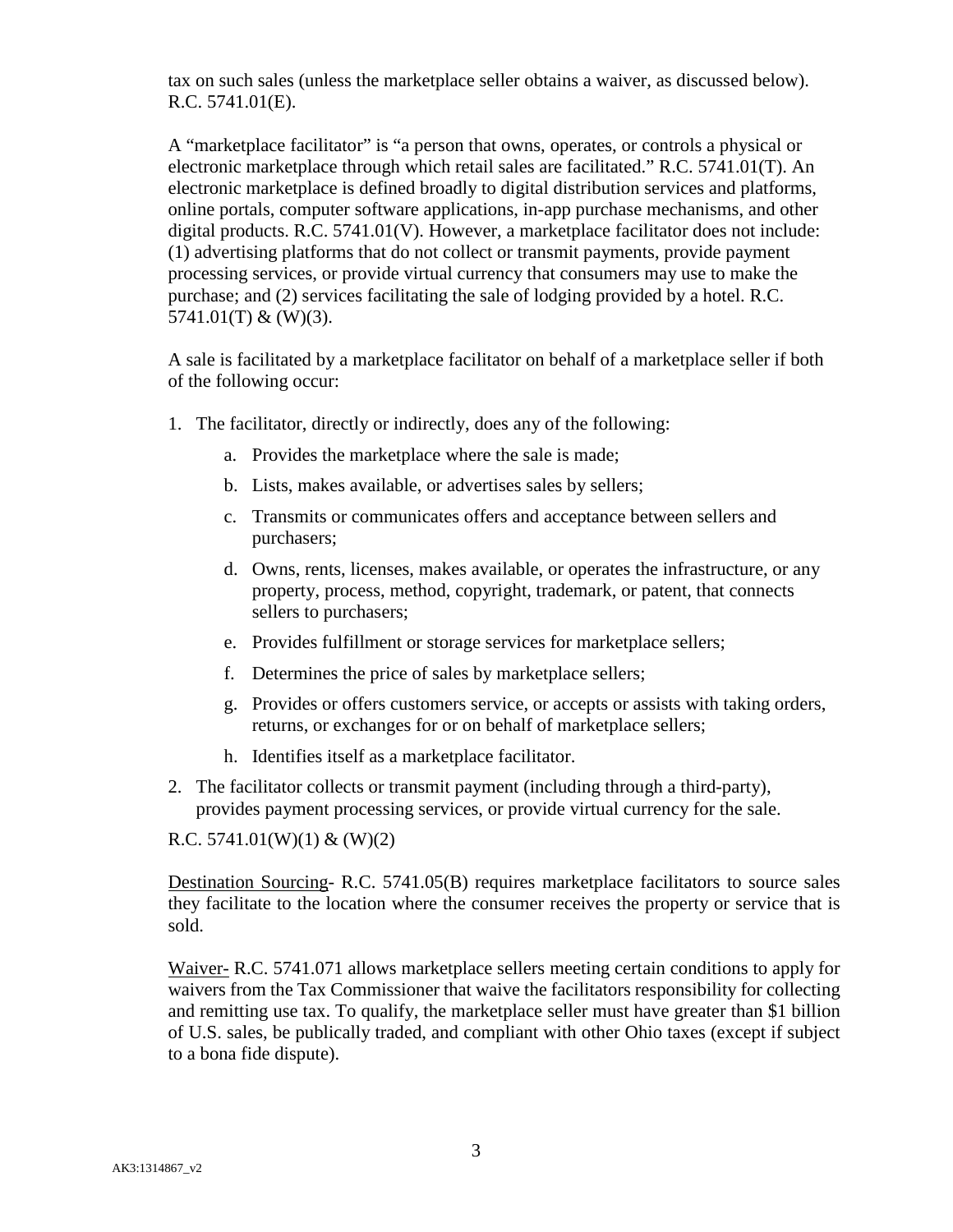3. Cleaning services and supplies for food processing –R.C. 5739.011(B)(13)

Beginning October 1, 2019, the sales tax exemption for equipment and supplies used to clean dairy processing equipment is expanded to include equipment and supplies used to clean equipment for processing food for human consumption.

4. Vetoed expansion of "vendor" to include "technology platforms" – R.C. 5739.01

As passed by the General Assembly, a "technology platform" that connects a consumer with a person providing a taxable service would be treated as the vendor for sales / use tax purposes. After veto, only a "peer to peer car sharing program" is considered the vendor.

- 5. Repealed Sales / Use Tax Exemptions (eff. 10-1-19)
	- Motor Racing Teams- Repealed the exemption for sales of vehicles, parts and repair services sold to qualified motor racing teams.
	- Investment Bullion and Coins- Repealed exemption available for sales of investment bullion and coins.
- B. "Prosthetic Device" Am. Sub. S.B. 8

The definition for prosthetic device extends the existing sales and use tax exemption for prosthetic devices to include corrective eyeglasses or contact lenses sold on or after July 1, 2019. The exemption previously specifically excluded eyeglasses and contact lenses. R.C. 5739.01(JJJ).

C. Exemption for Fuel used for Refrigeration Unit – Am. Sub. H.B. 62 (eff. 9/1/2019)

Motor fuel used to power a refrigeration unit on any vehicle other than a unit used for the comfort of vehicle occupants will be exempt from sales tax. The taxpayer claiming this exemption must provide proof of the percentage of fuel used to power a refrigeration unit. R.C. 5739.02(B)(6)(b).

# **IV.OHIO ADMINISTRATIVE CODE**

A. Ohio Admin. Code 5703-9-21 (eff. 3/24/19)

Updated to conform with previous amendments to R.C.  $5739.011(B)(12)$  and  $(B)(13)$ .

Example 54: Special ventilation and exhaust systems installed in the vicinity of welding robots to exhaust harmful fumes created thereby are taxable. These systems are not incorporated into manufacturing equipment and not used to regulate a limited area of the facility.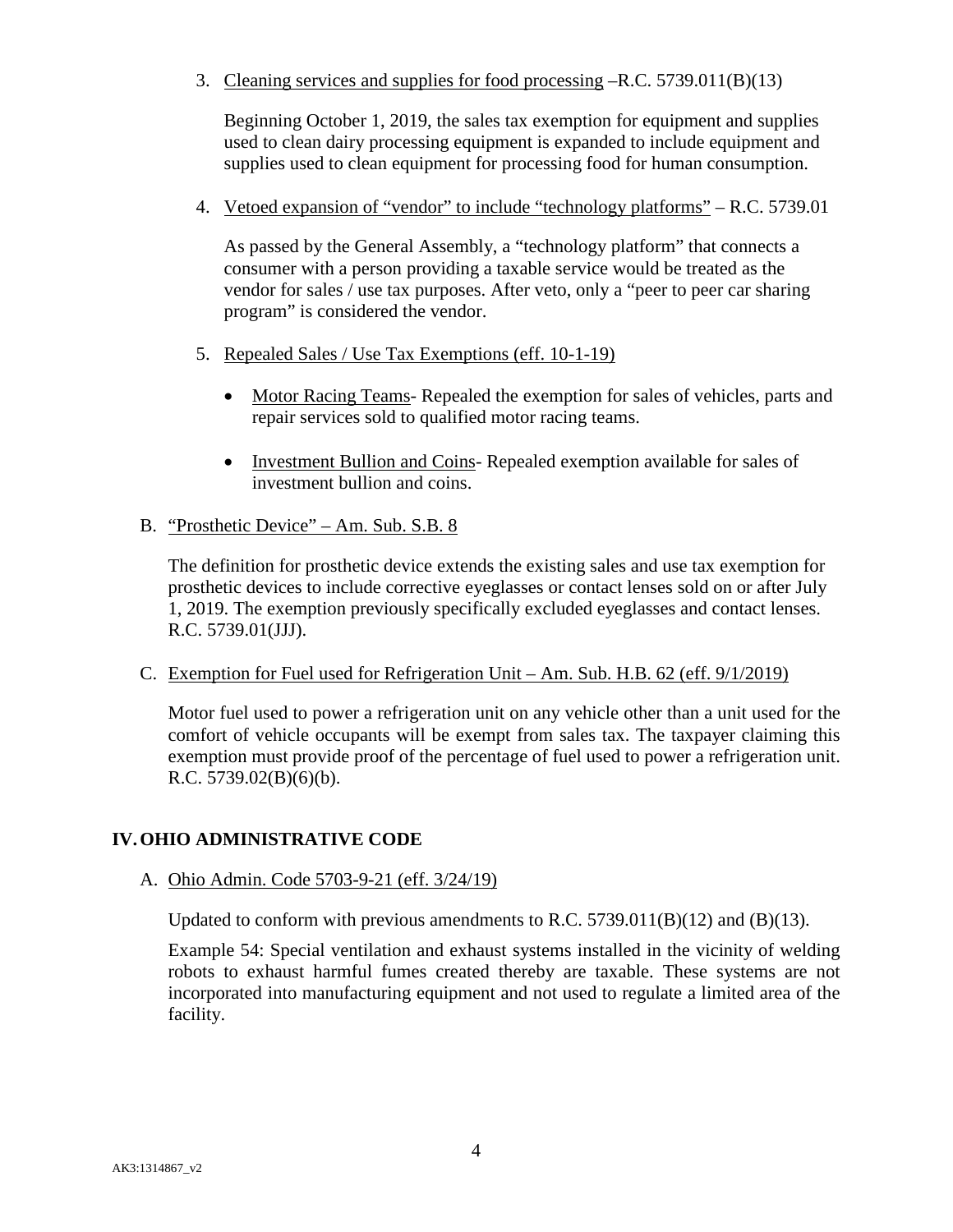# B. Ohio Admin. Code 5703-9-23 (eff. 7/5/19)

Rule reorganized consistent with exemption in R.C. 5739.02(B)(17) which include tangible personal property purchased by someone engaged in farming, agriculture, horticulture or floriculture that is:

- 1. Used primarily in farming, agriculture, horticulture or floriculture to produce tangible personal property for sale;
- 2. Incorporated into tangible personal property produced for sale by farming, agriculture, horticulture or floriculture;
- 3. Used primarily in producing tangible personal property that will be used to produce products for sale by farming, agriculture, horticulture or floriculture; or
- 4. Used primarily in conditioning or holding products produced for sale by farming, agriculture, horticulture or floriculture.

Property incorporated into real property is not exempt, unless used to build livestock or horticulture structures. Further, persons engaged in rendering farming, agriculture, horticulture or floriculture services for other are considered to be engaged directly in farming, agriculture, horticulture or floriculture (e.g., veterinarian treating a farmer's livestock is entitled to exemption for property used in treatment).

# C. Non-substantive changes effective July 10, 2019.

- OAC 5703-9-51 (County and transit authority rates)
- OAC 5703-9-52 (Delivery charges)
- OAC 5703-9-53 (Rate changes; effective date to services)
- OAC 5703-9-54 (Taxability matrix)
- OAC 5703-9-55 (Sales and use tax, change in state tax rate)
- OAC 5703-9-56 (Streamlined Sales and Use Tax –certified automated system software)
- OAC 5703-9-57 (Relief from liability for certified service providers)
- OAC 5703-9-58 (Relief of liability for purchasers)
- OAC 5703-9-59 (Transactions involving computer software maintenance contracts)
- OAC 5703-9-60 (Use tax amnesty payment plan)
- OAC 5703-9-61 (Electronic filing and payment of "consumer's use tax")

# **V. DEPARTMENT OF TAXATION GUIDANCE**

A. Changes to the Motor Fuel Definition, Tax rates and Refunds: Information Release XT 2019-01, ST 2019-01 (June 2019).